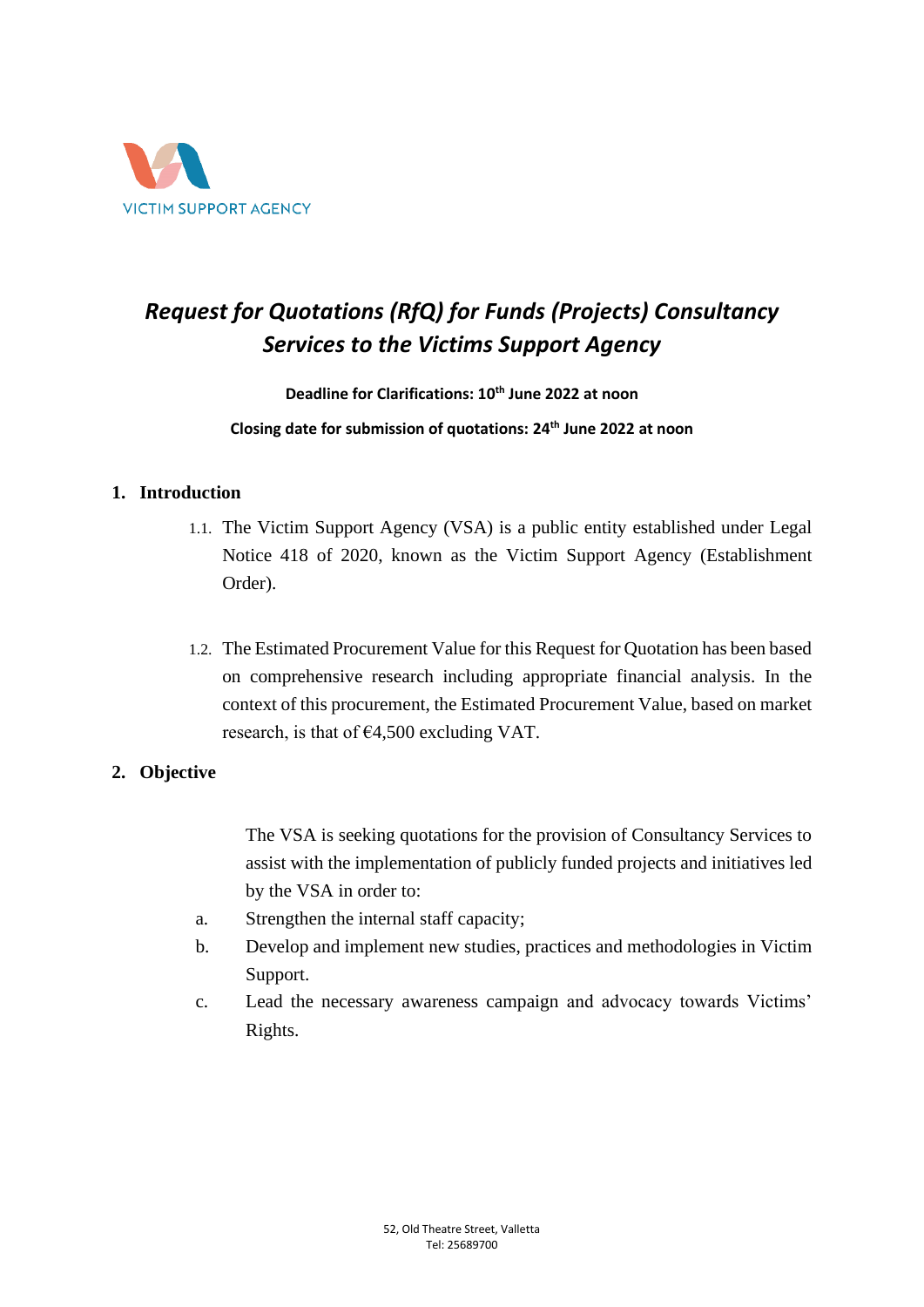#### **3. Terms and Conditions**

- a. The Consultant shall make use of his/her own equipment and shall refrain from purchasing any items/equipment on behalf of the VSA as part of this agreement or transfer any items/equipment to the VSA at the end of this agreement. Any items/equipment related to this agreement which is to be acquired by the VSA must be purchased by means of a separate tender procedure.
- b. The Consultant binds himself/herself to maintain information in strict confidence and not to divulge any such information to any third party and in addition not to communicate, indicate or suggest to any third party the existence of such Confidential Information; and not to make use of the Confidential Information for any purpose whatsoever except as deemed necessary in the performance of his/her duties or as may be required by law.
- c. Provided that for the purpose of this section "Confidential Information" means any and all information, and all records, in whatever form and of whatever nature whether disclosed orally or in writing or whether eye readable, machine readable or in any other form including, (without limitations materials) of any relevant equipment or any part thereof, the methods of operation of the Victim Support Agency, process, plans, strategies, data, know-how and any other material made available by the Victim Support Agency or gained by the Consultant.
- d. The Consultant shall, both during the term of this agreement, after its expiry or sooner to termination, keep confidential and not use or disclose or attempt to use to any person any of the information except as authorised or required for the purpose of this agreement.
- e. The Consultant shall not make use, for his/her own personal interest or that of a third party, of any information in whole or in part obtained during the conduct of his/her duties. This also includes the transmission of information for marketing purposes or for any other commercial activity.
- f. The Consultant must ensure that he/she operates within the framework of the Code of Ethics under Chapter 595 of the Public Administration Act and will not carry any form of work outside of this agreement that may interfere with the performance of the Victim Support Agency's services.

#### **4. Specific Activities**

- a) The Consultant will be reporting to the CEO of the Victim Support Agency or to any other officer delegated by CEO for the purpose of this agreement.
- b) The Consultant is expected to provide efficient and professional services in terms of the existing and approved standards from time to time by the agency and including but not limited to: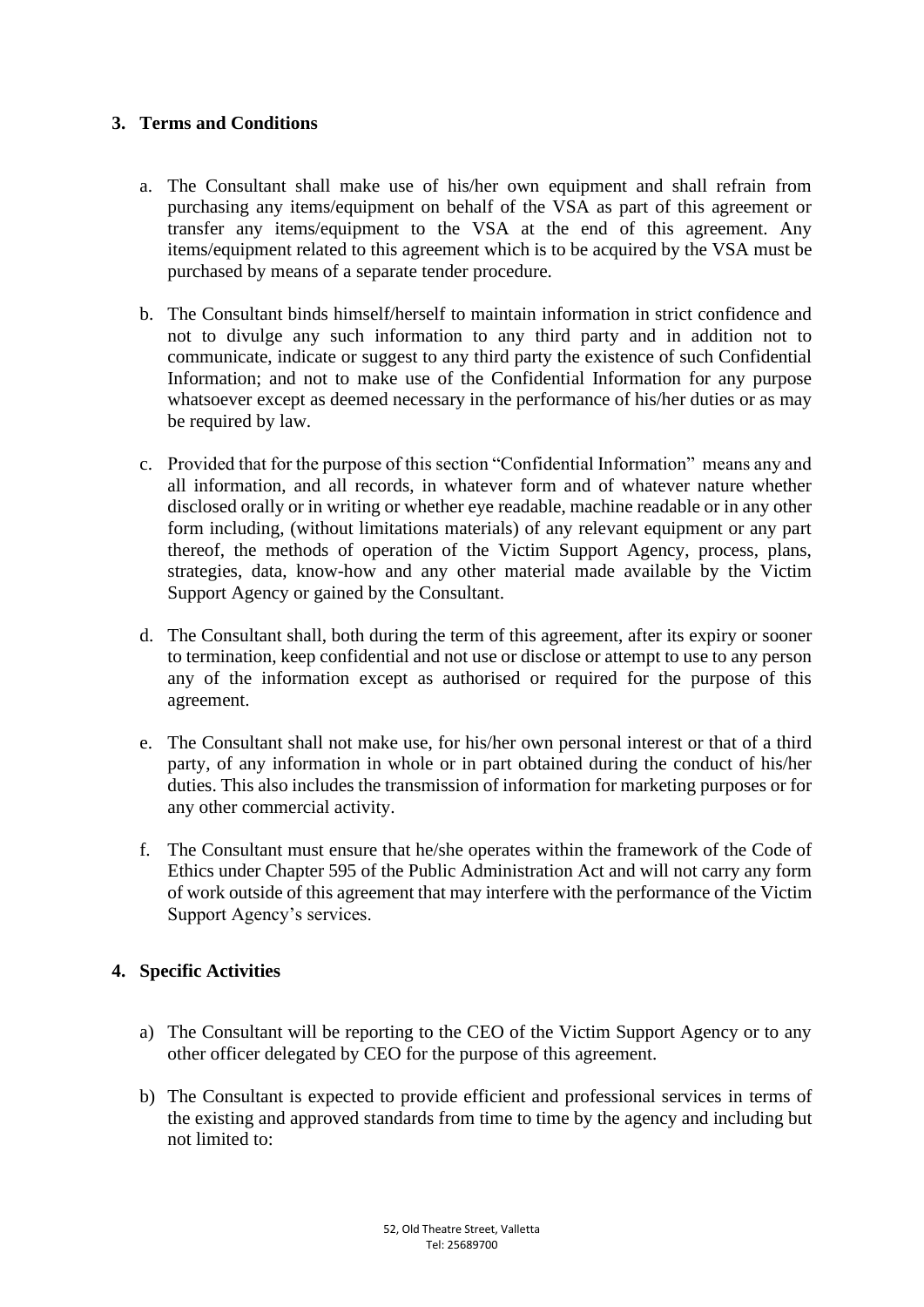- I. Project Design, and Submission.
- II. Technical Assistance with Project Implementation.
- III. Public Procurement, including technical assisting in the adjudication of calls for tenders.
- IV. Any related other services as may be requested by the CEO, from time to time.

#### **5. Clarifications**

5.1. Interested parties may submit requests for clarifications in writing to the VSA by sending an email on: [vsaadmin@gov.mt](mailto:vsaadmin@gov.mt) by not later than **24 th June 2020** at noon.

#### **6. Submissions**

- 6.1. Interested parties are invited to submit their quotations (**fixed fee/hour**), by filling in Annex I and Annex II attached to this request for quotations.
- 6.2. Submissions are to reach the Victim Support Agency via email on [vsaadmin@gov.mt](mailto:vsaadmin@gov.mt) by not later than **24 th June at noon**

#### **7. Selection and Award Criteria**

7.1. Key Experts must be

(a) able to communicate in the Maltese and English languages; and

(b) (i) in possession of a recognized qualification at MQF Level 6 in the field of public policy, management, European Studies, Communication or an equivalent recognized, comparable qualification, plus five (5) year relevant work experience. And

(ii) in possession of a recent and valid Police Conduct Certificate (not earlier than one (1) month from the date of application).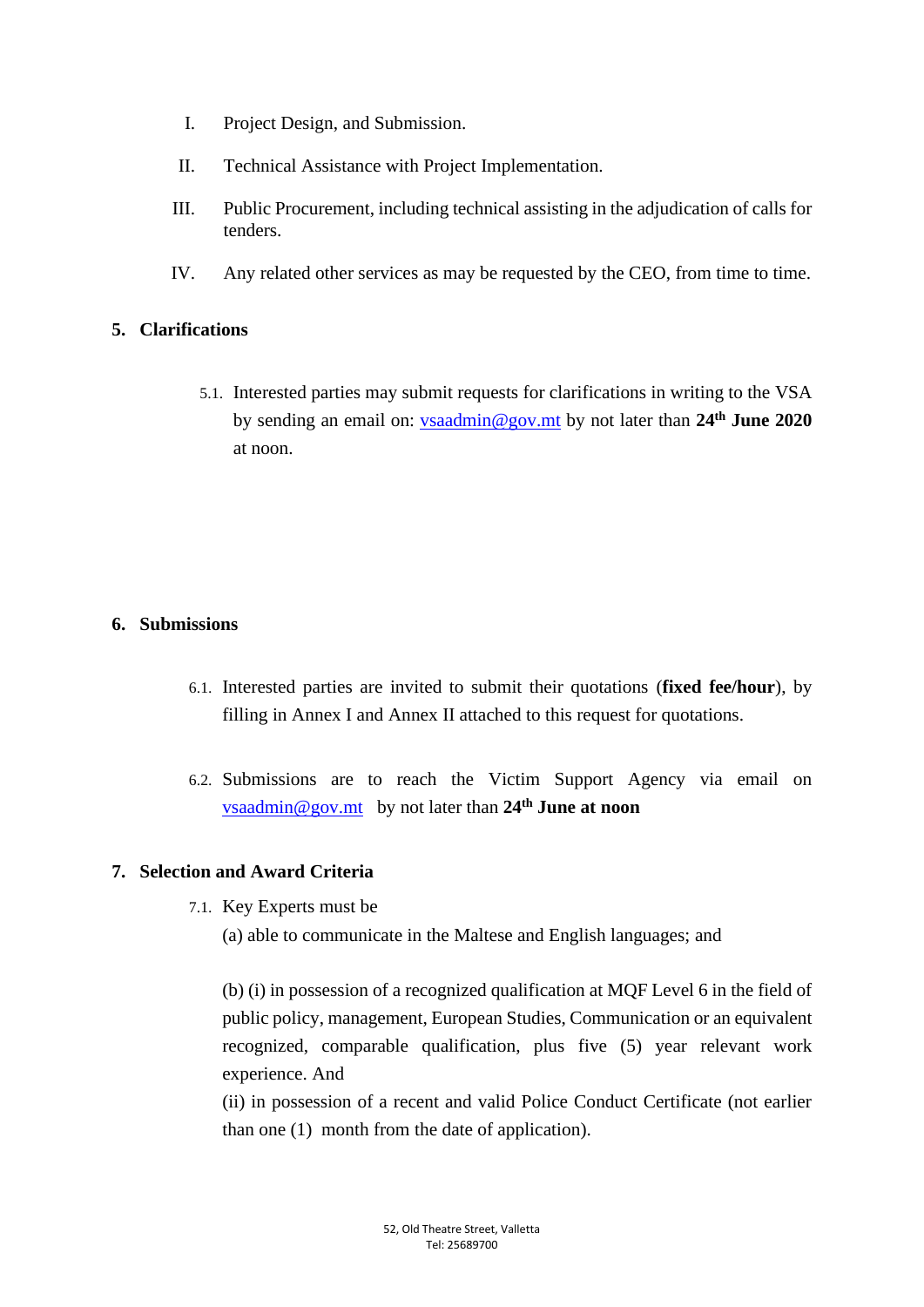- 7.2. Responses are to be straightforward, clear, concise and specific to the information requested. In order for submissions to be considered complete, Economic Operators must provide all the requested information mentioned in this document as well as any other comments, observations or suggestions which potentially may assist the Contracting Authority in the Call for Quotations.
- 7.3. The cheapest technical compliant offer shall be awarded.
- 7.4. The VSA reserves the right not to proceed further with the RfQ process at any given time.

#### **8. Further Information:**

- 8.1. A commitment will come about only when a contract with the successful Service Provider will been signed. Until a contract is signed, the VSA may decide not to award a contract or to cancel the procedure, without the interested parties being entitled to claim any compensation.
- 8.2. This RfQ is without prejudice to VSA seeking alternative services.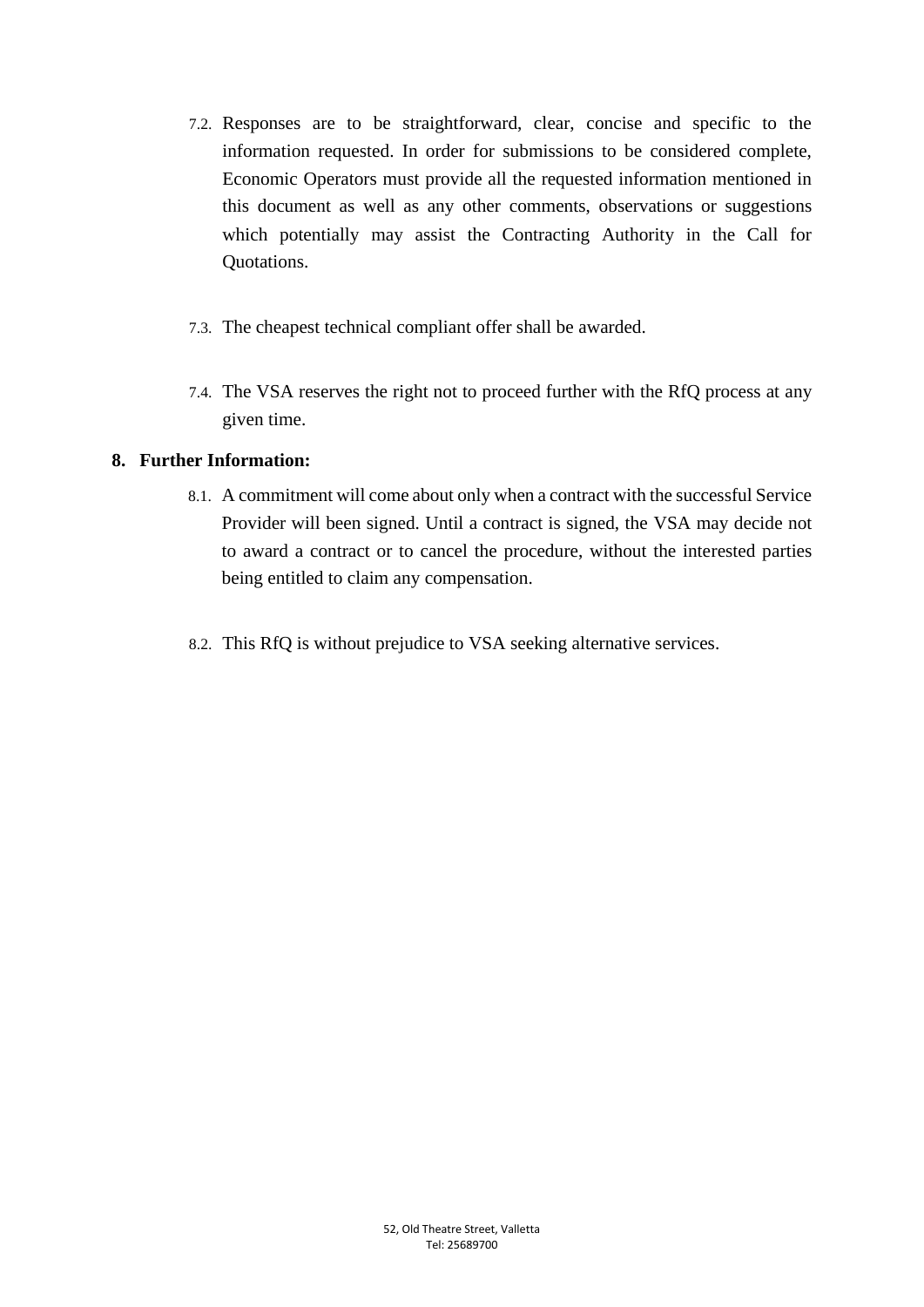### *ANNEX I - General Information*

# *Request for Quotations (RfQ) for the Provision of Consultancy Services to the Victim Support Agency.*

**Deadline for Clarifications: 10th June 2022 at noon**

**Closing date for submission of quotations: 24 th June 2022 at noon**

| <b>General Details Information</b>             |  |  |  |
|------------------------------------------------|--|--|--|
| Full Name of Company:                          |  |  |  |
| <b>Company Address:</b>                        |  |  |  |
| Name & Surname of Contact<br>Person:           |  |  |  |
| VAT Registration No.:                          |  |  |  |
| <b>Contact Telephone Number:</b>               |  |  |  |
| <b>Email Address:</b>                          |  |  |  |
| Website (if applicable):                       |  |  |  |
| Remarks on Service Delivery (if<br>applicable) |  |  |  |
| Signature and Date                             |  |  |  |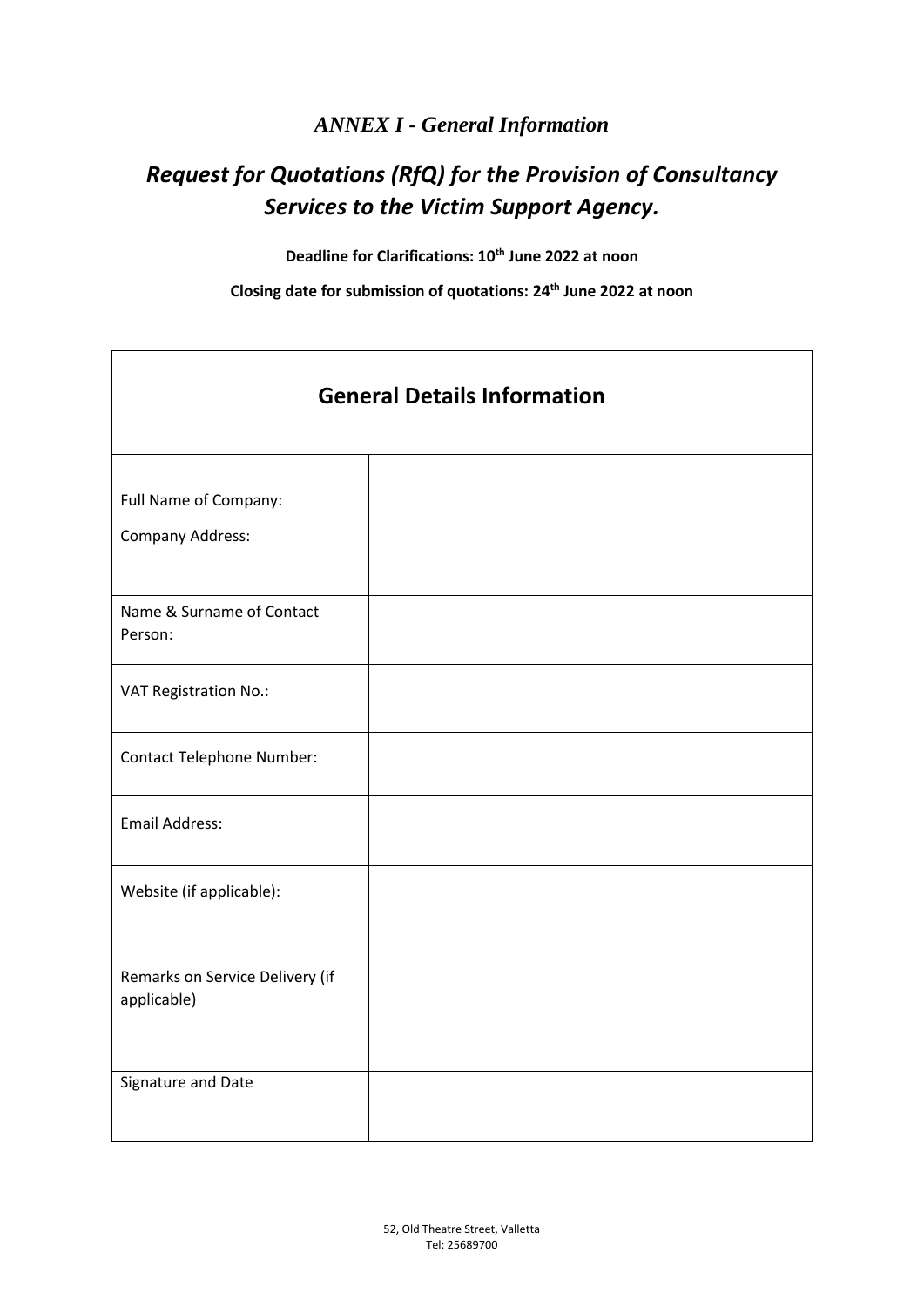## *ANNEX II – Technical Offer*

| <b>Technical Information</b>               |  |  |  |
|--------------------------------------------|--|--|--|
|                                            |  |  |  |
| Key Expert 1:                              |  |  |  |
| (name & role)                              |  |  |  |
| Qualifications:                            |  |  |  |
| Years of experience                        |  |  |  |
| Key Expert 2 (If applicable)               |  |  |  |
| Qualifications:                            |  |  |  |
| Years of experience                        |  |  |  |
| List of previous engagements<br>(projects) |  |  |  |
| Any additional information                 |  |  |  |
| (non mandatory)                            |  |  |  |
| Signature and Date                         |  |  |  |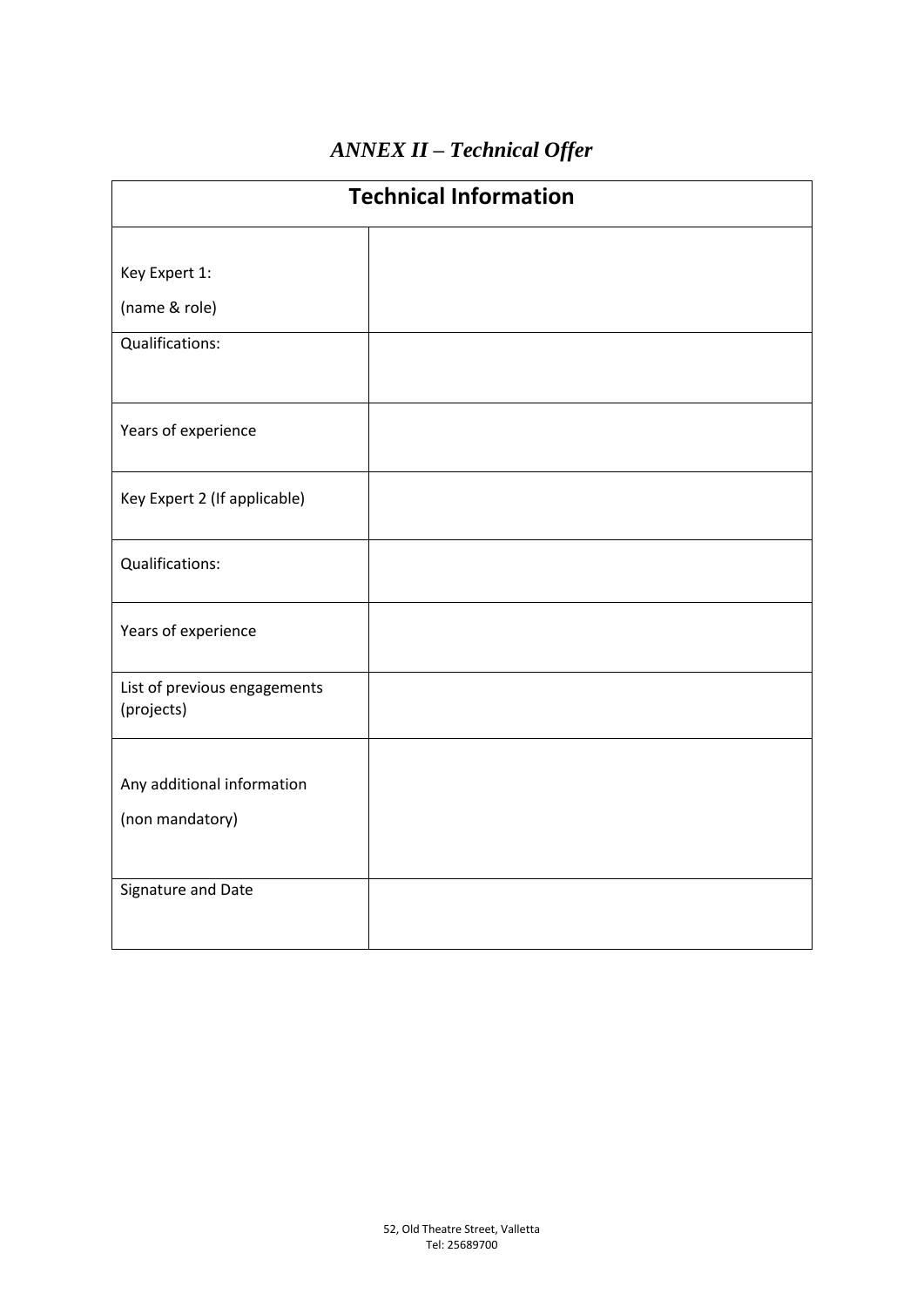### *ANNEX III – Financial Offer*

| <b>Description</b>                                                                                                                         | <b>Net Amount per</b><br>Hour including<br>Taxes/Charges,<br>other Duties &<br><b>Discounts but</b><br><b>Exclusive of VAT</b><br>(Delivered Duty<br>Paid - DDP) | <b>VAT</b><br>amount<br>€ | <b>Total Amount</b><br>per hour<br>including<br>Taxes/Charges,<br>other Duties,<br><b>Discounts and</b><br><b>VAT (Delivered</b><br><b>Duty Paid -</b><br>DDP) |
|--------------------------------------------------------------------------------------------------------------------------------------------|------------------------------------------------------------------------------------------------------------------------------------------------------------------|---------------------------|----------------------------------------------------------------------------------------------------------------------------------------------------------------|
| Provision of Consultancy<br>Services to assist with the<br>implementation of publicly<br>funded projects and initiatives<br>led by the VSA |                                                                                                                                                                  |                           |                                                                                                                                                                |

**Signature Date** 

**Tick if in agreement (Offer cannot be accepted if the below box is not ticked).**

**By signing this form I hereby declare that I have carefully read all provisions of this request for quotations and agree to make this submission in terms of the provisions expressed in this RfQ.**

\_\_\_\_\_\_\_\_\_\_\_\_\_\_\_\_\_\_\_\_\_\_\_\_\_\_\_\_\_\_\_\_\_\_\_\_\_ \_\_\_\_\_\_\_\_\_\_\_\_\_\_\_\_\_\_\_\_\_\_\_\_\_\_\_\_\_\_\_\_\_\_\_\_\_